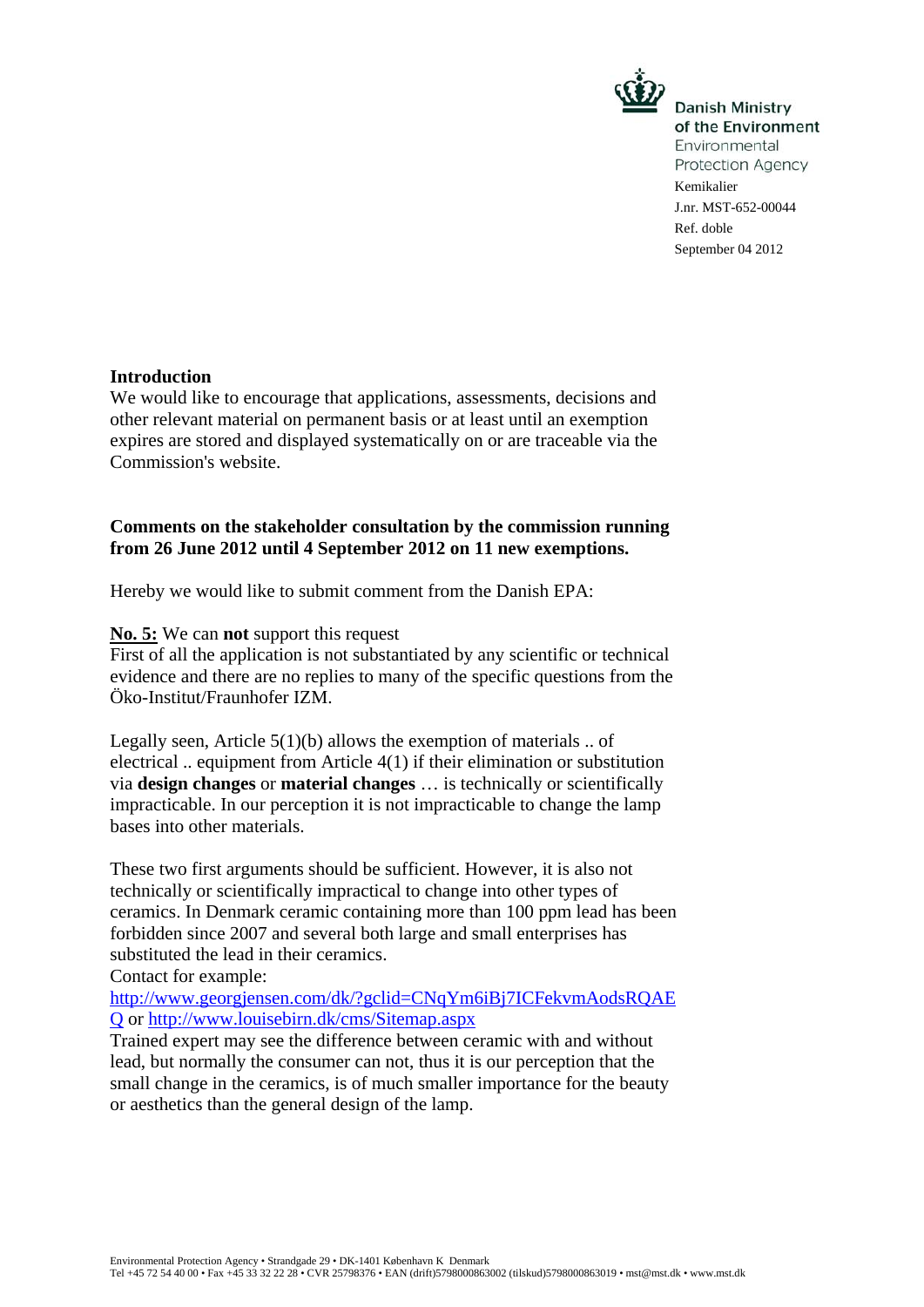Concerning the Socio-economic factors it is our impression that the impact is highly overestimated. First, of all it is stated to be a very small market where ceramic vases are converted into lamps. Since the ceramic production includes many objects it is highly unlikely that the loss of one type of object would lead businesses to close down. Further, we do not agree in the perception that a consumer will not purchase vases and tableware if they can not also buy a lamp base that matches. Thus the estimated impact 30 million Euro is in our perspective speculative and highly overestimated.

We note that the environmental impact of 5.000 tons of lead a year and 25 tons cadmium a year may have a significant impact on the waste stream, the environment and may prevent the reuse of the ceramic.

### **No. 6:** We can **not** support this request

The applicant states that "The use of lead-free solders is **not technically impossible**". Thus as Article 5(1)(b) only allows the exemption of materials .. of electrical .. equipment from Article 4(1) if their elimination or substitution via design changes or material changes … is **technically or scientifically impracticable**, there is no basis for granting an exemption.

Further, lamp shells can easily be produced without lead. Thus it is also possible to substitute via design and material change.

### **No. 7:**

We agree with the applicant that it is reasonable to have differentiated maximum mercury content levels related to the lifetime of the lamp. However, as there are **no technical standards on how to measure the life time of lamps** and since the lifetime tests apparently is part of confidential internal company knowledge; there are no means to provide such an exemption.

We would like to suggest that the Commission asks CENELEC to develop such a standard.

Further, it does not seems environmentally attractive to agree to 40 % more mercury, while only gaining 5.000 hours (from 15.000 hours (the level of 2,5 mg Hg) to 20.000 hours (the level of 3,5 mg Hg)) - corresponding to only 33%. If a technical standard could be established the long life limit should be **at least 30.000 hours** in order to justify the increased amount of mercury.

### **No. 8**

In general we support the application and the numbers proposed.